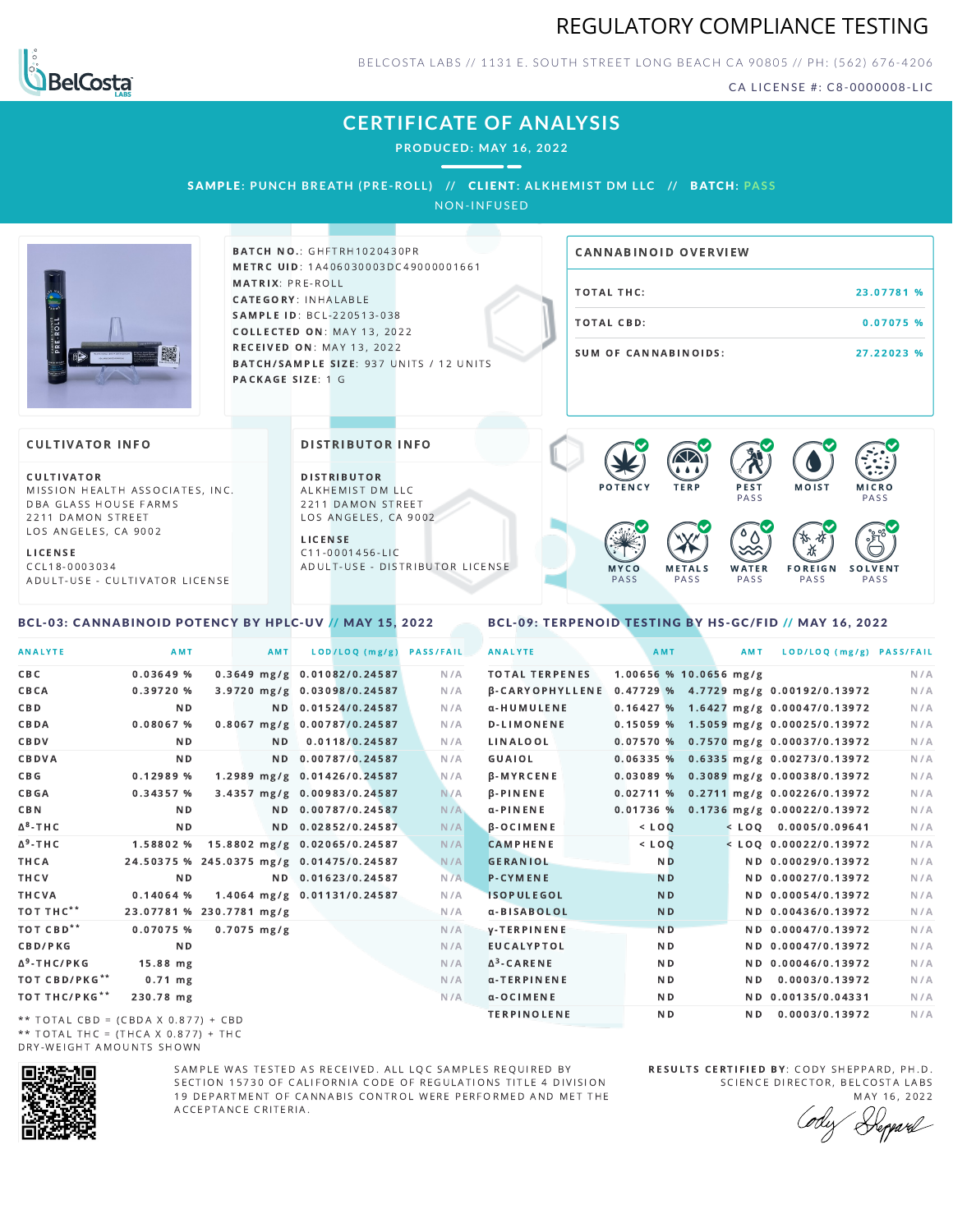# REGULATORY COMPLIANCE TESTING

#### <span id="page-1-0"></span>BCL-13: PESTICIDE TESTING BY GC/MS // MAY 15, 2022

| <b>ANALYTE</b>         | <b>LIMIT</b>  | AMT (µg/g)     | LOD/LOQ (µg/g)  | <b>PASS/FAIL</b> |
|------------------------|---------------|----------------|-----------------|------------------|
| <b>CAPTAN</b>          | $0.7 \mu g/g$ | N <sub>D</sub> | 0.03117/0.09439 | <b>PASS</b>      |
| CHLORDANE              | Any amt       | N D            |                 | <b>PASS</b>      |
| <b>CHLORDANE CIS</b>   |               | ND.            | 0.01102/0.03342 | N/A              |
| <b>CHLORDANE TRANS</b> |               | N <sub>D</sub> | 0.01055/0.03188 | N/A              |
| <b>CHLORFENAPYR</b>    | Any amt       | N D            | 0.02376/0.07193 | <b>PASS</b>      |

| <b>ANALYTE</b>                      | LIMIT         | $AMT(\mu g/g)$ | LOD/LOQ (µg/g)  | <b>PASS/FAIL</b> |
|-------------------------------------|---------------|----------------|-----------------|------------------|
| <b>CHLORPYRIFOS</b>                 | Any amt       | N D            | 0.01108/0.03366 | <b>PASS</b>      |
| <b>DICHLORVOS</b>                   | Any amt       | N D            | 0.01167/0.03537 | <b>PASS</b>      |
| <b>METHYL PARATHION</b>             | Any amt       | ND.            | 0.01339/0.04059 | <b>PASS</b>      |
| PENTACHLORONI-<br><b>TROBENZENE</b> | $0.1 \mu g/g$ | ND.            | 0.01392/0.04225 | <b>PASS</b>      |
|                                     |               |                |                 |                  |

## BCL-05: RESIDUAL PESTICIDE ANALYSIS BY LC-MS/MS ESI // MAY 15, 2022

| <b>ANALYTE</b>             |               | LIMIT AMT $(\mu g/g)$ | LOD/LOQ (µg/g) | <b>PASS/FAIL</b> | <b>ANALYTE</b>          |               | LIMIT AMT (µg/g) | LOD/LOQ (µg/g) PASS/FAIL |      |
|----------------------------|---------------|-----------------------|----------------|------------------|-------------------------|---------------|------------------|--------------------------|------|
| ABAMECTIN                  | $0.1 \mu g/g$ | N D                   | 0.01153/0.04   | PASS             | <b>METALAXYL</b>        | $2 \mu g/g$   | N D              | 0.00503/0.02             | PASS |
| <b>ACEPHATE</b>            | $0.1 \mu g/g$ | N D                   | 0.00368/0.02   | PASS             | <b>METHIOCARB</b>       | Any amt       | N D              | 0.00503/0.02             | PASS |
| ACEQUINOCYL                | $0.1 \mu g/g$ | N D                   | 0.00417/0.02   | PASS             | METHOMYL                | 1 $\mu$ g/g   | N D              | 0.00494/0.02             | PASS |
| ACETAMIPRID                | $0.1 \mu g/g$ | N D                   | 0.00464/0.02   | PASS             | <b>MEVINPHOS</b>        | Any amt       | N D              |                          | PASS |
| <b>ALDICARB</b>            | Any amt       | N D                   | 0.01109/0.04   | PASS             | <b>MEVINPHOSI</b>       |               | N D              | 0.00163/0.0084           | N/A  |
| <b>AZOXYSTROBIN</b>        | $0.1 \mu g/g$ | N D                   | 0.00639/0.02   | PASS             | <b>MEVINPHOS II</b>     |               | N D              | 0.00542/0.0316           | N/A  |
| <b>BIFENAZATE</b>          | $0.1 \mu g/g$ | N D                   | 0.00355/0.02   | PASS             | <b>MYCLOBUTANIL</b>     | $0.1 \mu g/g$ | N D              | 0.00867/0.04             | PASS |
| <b>BIFENTHRIN</b>          | $3 \mu g/g$   | N D                   | 0.00473/0.04   | PASS             | <b>NALED</b>            | $0.1 \mu g/g$ | N D              | 0.00328/0.02             | PASS |
| <b>BOSCALID</b>            | $0.1 \mu g/g$ | N D                   | 0.00494/0.02   | PASS             | OXAMYL                  | $0.5 \mu g/g$ | N D              | 0.00455/0.02             | PASS |
| CARBARYL                   | $0.5 \mu g/g$ | N D                   | 0.00295/0.02   | PASS             | PACLOBUTRAZOL           | Any amt       | N D              | 0.00714/0.04             | PASS |
| CARBOFURAN                 | Any amt       | N D                   | 0.00613/0.02   | PASS             | PERMETHRIN              | $0.5 \mu g/g$ | N D              |                          | PASS |
| CHLORANTRANIL-             | $10 \mu g/g$  | N D                   | 0.00697/0.04   | PASS             | PERMETHRIN CIS          |               | ND.              | 0.00237/0.0082           | N/A  |
| <b>IPROLE</b>              |               |                       |                |                  | PERMETHRIN TRANS        |               |                  | ND 0.00245/0.0118        | N/A  |
| <b>CLOFENTEZINE</b>        | $0.1 \mu g/g$ | ND.                   | 0.0054/0.02    | PASS             | <b>PHOSMET</b>          | $0.1 \mu g/g$ | N D              | 0.0043/0.02              | PASS |
| COUMAPHOS                  | Any amt       | N D                   | 0.00215/0.02   | <b>PASS</b>      | PIPERONYLBUTO-          | $3 \mu g/g$   | N D              | 0.00247/0.02             | PASS |
| CYFLUTHRIN                 | $2 \mu g/g$   | N D                   | 0.05508/0.2    | <b>PASS</b>      | XIDE                    |               |                  |                          |      |
| <b>CYPERMETHRIN</b>        | $1 \mu g/g$   | N D                   | 0.00556/0.04   | PASS             | <b>PRALLETHRIN</b>      | $0.1 \mu g/g$ | N D              | 0.00392/0.02             | PASS |
| <b>DAMINOZIDE</b>          | Any amt       | N D                   | 0.00227/0.04   | PASS             | PROPICONAZOLE           | $0.1 \mu g/g$ | N D              | 0.0024/0.02              | PASS |
| DIAZINON                   | $0.1 \mu g/g$ | N D                   | 0.00487/0.02   | PASS             | <b>PROPOXUR</b>         | Any amt       | N D              | 0.00374/0.02             | PASS |
| <b>DIMETHOATE</b>          | Any amt       | N D                   | 0.00354/0.02   | PASS             | <b>PYRETHRINS</b>       | $0.5 \mu g/g$ | N D              |                          | PASS |
| <b>DIMETHOMORPH</b>        | $2 \mu g/g$   | N D                   |                | PASS             | PYRETHRINS PYRETHRIN I  |               | ND.              | 0.00726/0.04             | N/A  |
| <b>DIMETHOMORPH I</b>      |               | N D                   | 0.00109/0.0078 | N/A              | PYRETHRINS PYRETHRIN II |               |                  | ND 0.00754/0.02284       | N/A  |
| <b>DIMETHOMORPH II</b>     |               | N D                   | 0.0015/0.0122  | N/A              | <b>PYRIDABEN</b>        | $0.1 \mu g/g$ | N D              | 0.0034/0.02              | PASS |
| <b>ETHOPROPHOS</b>         | Any amt       | N D                   | 0.0041/0.02    | <b>PASS</b>      | <b>SPINETORAM</b>       | $0.1 \mu g/g$ | N D              |                          | PASS |
| <b>ETOFENPROX</b>          | Any amt       | ND.                   | 0.00274/0.02   | <b>PASS</b>      | <b>SPINETORAM J</b>     |               | N D              | 0.00329/0.016            | N/A  |
| ETOXAZOLE                  | $0.1 \mu g/g$ | N D                   | 0.00385/0.02   | PASS             | <b>SPINETORAM L</b>     |               | N D              | 0.00157/0.016            | N/A  |
| <b>FENHEXAMID</b>          | $0.1 \mu g/g$ | N D                   | 0.01055/0.02   | PASS             | <b>SPINOSAD</b>         | $0.1 \mu g/g$ | N D              |                          | PASS |
| <b>FENOXYCARB</b>          | Any amt       | N D                   | 0.00175/0.02   | <b>PASS</b>      | SPINOSAD A              |               |                  | ND 0.00205/0.01438       | N/A  |
| <b>FENPYROXIMATE</b>       | $0.1 \mu g/g$ | N D                   | 0.00481/0.02   | PASS             | SPINOSAD D              |               |                  | ND 0.00104/0.00498       | N/A  |
| <b>FIPRONIL</b>            | Any amt       | N D                   | 0.00478/0.02   | PASS             | <b>SPIROMESIFEN</b>     | $0.1 \mu g/g$ | N D              | 0.00944/0.04             | PASS |
| FLONICAMID                 | $0.1 \mu g/g$ | N D                   | 0.00398/0.02   | PASS             | SPIROTETRAMAT           | $0.1 \mu g/g$ | N D              | 0.00208/0.02             | PASS |
| FLUDIOXONIL                | $0.1 \mu g/g$ | N D                   | 0.01369/0.04   | PASS             | <b>SPIROXAMINE</b>      | Any amt       | N D              | 0.00344/0.02             | PASS |
| HEXYTHIAZOX                | $0.1 \mu g/g$ | N D                   | 0.00297/0.02   | PASS             | <b>TEBUCONAZOLE</b>     | $0.1 \mu g/g$ | N D              | 0.00816/0.04             | PASS |
| IMAZALIL                   | Any amt       | N D                   | 0.0056/0.02    | PASS             | <b>THIACLOPRID</b>      | Any amt       | N D              | 0.0039/0.02              | PASS |
| <b>IMIDACLOPRID</b>        | $5 \mu g/g$   | N D                   | 0.00645/0.02   | PASS             | <b>THIAMETHOXAM</b>     | $5 \mu g/g$   | N D              | 0.00358/0.02             | PASS |
| <b>KRESOXIM-</b><br>METHYL | $0.1 \mu g/g$ | N D                   | 0.00339/0.02   | PASS             | TRIFLOXYSTROB-<br>ΙN    | $0.1 \mu g/g$ | N D              | 0.00421/0.02             | PASS |